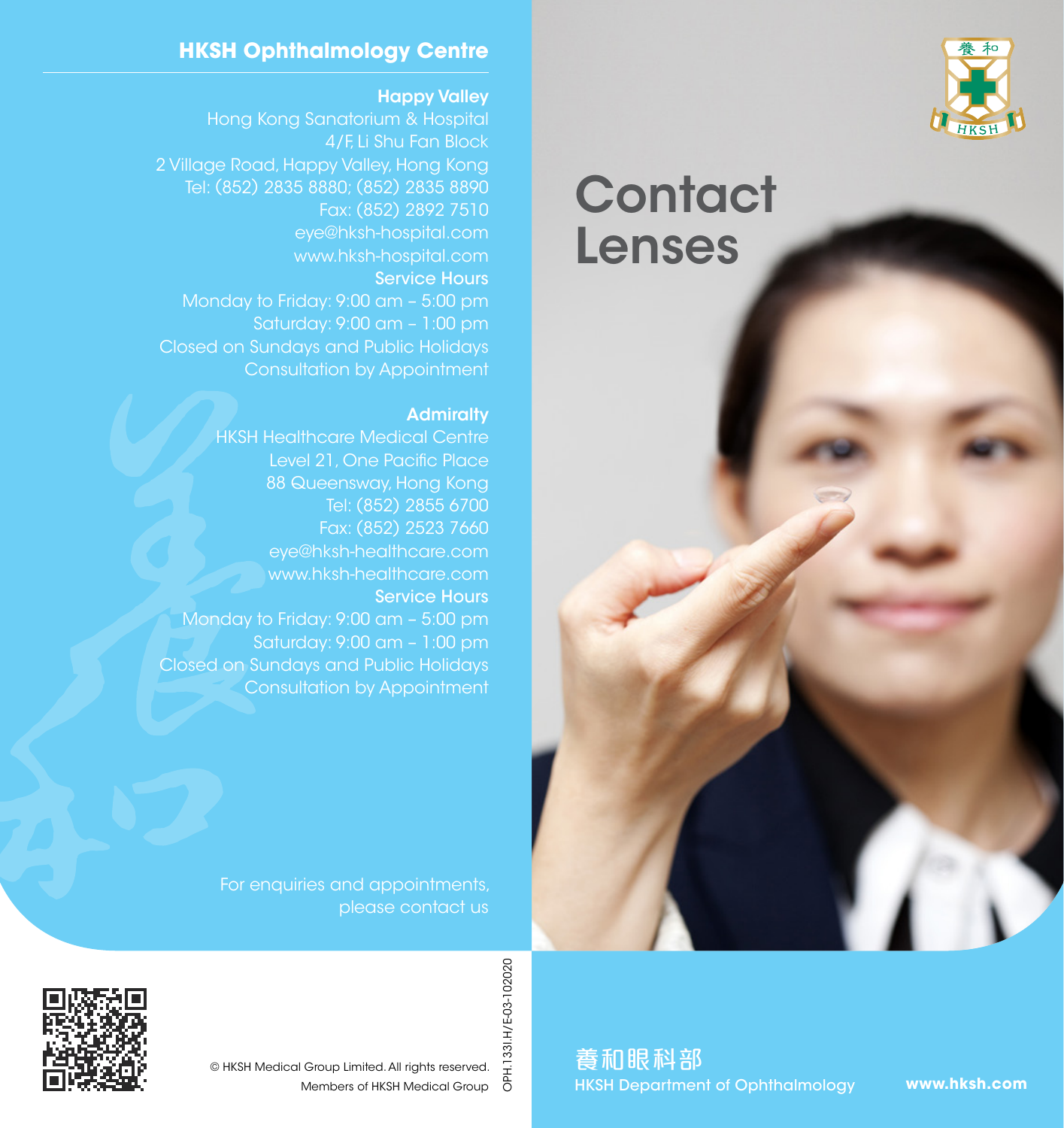# Types of Contact Lenses

There are two major types of contact lenses available in the market. They are:

## Soft Lenses

Soft contact lenses are made of soft, flexible plastics which are easier to adapt to and are more comfortable than rigid gas permeable lenses. Some soft lenses are made of silicone hydrogel, allowing more oxygen to pass through to the cornea.

#### **There are several types of soft contact lenses:**

- Disposable lenses are replaced daily, bi-weekly, monthly or quarterly and are removed prior to sleeping. These lenses are more expensive, but the chance of developing an eye infection or contact lens complication is less. However, if the lenses are overworn or not properly cleaned and disinfected, some risks are still present
- Extended-wear lenses are designed for overnight wearing, typically for 6 consecutive nights or more. Length of continuous wear depends on the lens type and your eye care professional's evaluation on your tolerance for overnight wearing
- Conventional lenses are long-term lenses that are usually worn for about one year before being replaced. This type of lens should be cleaned regularly and disinfected

## Rigid Gas Permeable (RGP) Lenses

RGP lenses are made of rigid gas permeable materials such as silicone or fluoroperm, allowing good oxygen permeability to the eyes. They are easier to handle, more durable and more resistant to deposit build-up. They generally give clearer vision, especially for patients with high astigmatism and are more suitable for patients with dry and sensitive eyes. However, they are not as comfortable initially as soft contact lenses, and it may take a few weeks to get used to wearing RGPs while only several days are needed for soft contact lenses.

# Functions of Contact Lenses

## **1. Correct refractive errors and improve vision**

Most commonly, contact lenses are designed to improve vision for patients with refractive errors such as nearsightedness and farsightedness. Nowadays, toric and multifocal contact lenses are also available in the market to correct astigmatism and presbyopia as well.

There are several designs for multifocal contact lenses. The most commonly used design is the concentric bifocal pattern. In this design the near prescription is in the centre and the far prescription is at the peripheral, but they can be reversed. Multifocal contact lenses give you acceptable vision for most of your daily activities but you may still need glasses for specific tasks like driving at night or reading small print.

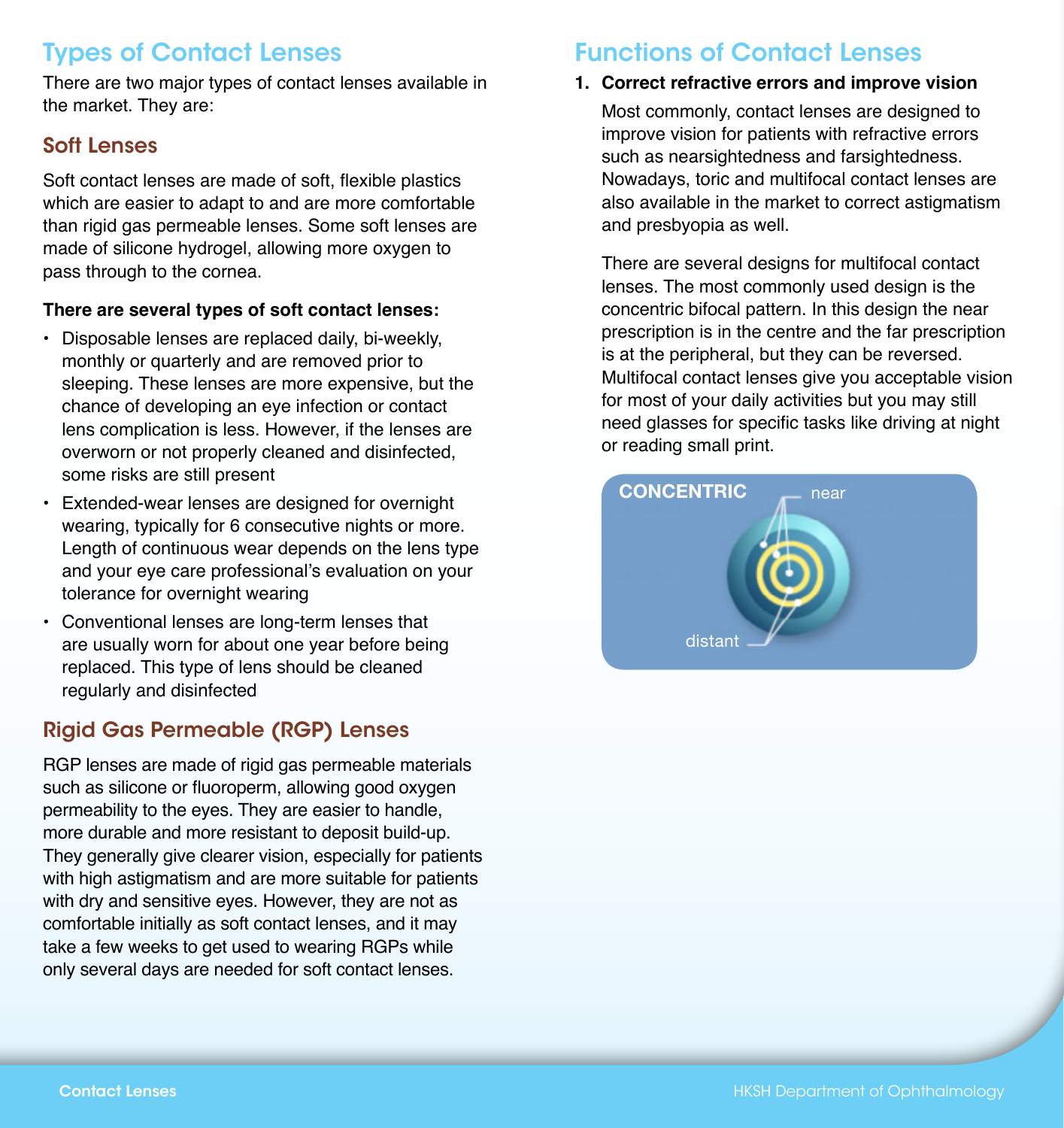**2. Keratoconus contact lenses improve vision by creating a smooth, regular optical surface on cornea**

Keratoconus (ectatic corneal dystrophy) is a progressive, debilitating eye disease characterised by degenerative thinning and protrusion of the central cornea. Keratoconus results in photophobia, visual distortion, halos around lights, ghosting and glare, decreased vision, and monocular diplopia (double-vision). Those suffer from decreased vision because of keratoconus cannot be corrected with spectacles or soft contact lenses. However, most can achieve functional vision with therapeutic RGP contact lenses or a combination of RGP lens riding on a soft lens. These specialty contact lenses improve vision by masking the distorted and coneshaped cornea to create a smooth and regular anterior surface.

**3. Orthokeratology (Ortho-K, OK lens) lenses can temporarily correct low degree of nearsightedness during daytime by wearing them overnight**

Orthokeratology lenses are specially designed RGP contact lenses which alter the shape of the cornea to correct low degrees of myopia. These lenses are worn overnight during sleep to deliberately flatten and reshape the cornea to improve vision, leaving the eye free of contact lenses or glasses correction during the day. However, the cornea will bounce back after stop wearing these orthokeratology lenses for a few days, leading to the recurrence of refractive error.

Using this type of lenses is more prone to having contact lens-related problems, such as corneal epithelial abrasion due to trapped foreign bodies under the lenses, contact lens dislocation on rubbing of eyes, corneal edema, allergic to contact lens solution, eye infection or even corneal ulceration. Due to overnight-wearing, the risk of complication is higher than daytime-wear contact lenses.

**4. Prosthetic contact lenses enhance the cosmetic appearance in some eye diseases or scarred cornea**

Special prosthetic contact lenses are designed to help patients who have significant ocular disfigurement due to trauma or disease. The lenses can mask disfigured or scarred cornea to improve cosmetic appearance.



Without prosthetic contact lens



With prosthetic contact lens

The prosthetic contact lenses can also be used in cases of aniridia or absence of iris pigmentation in albinism to reduce light sensitivity.